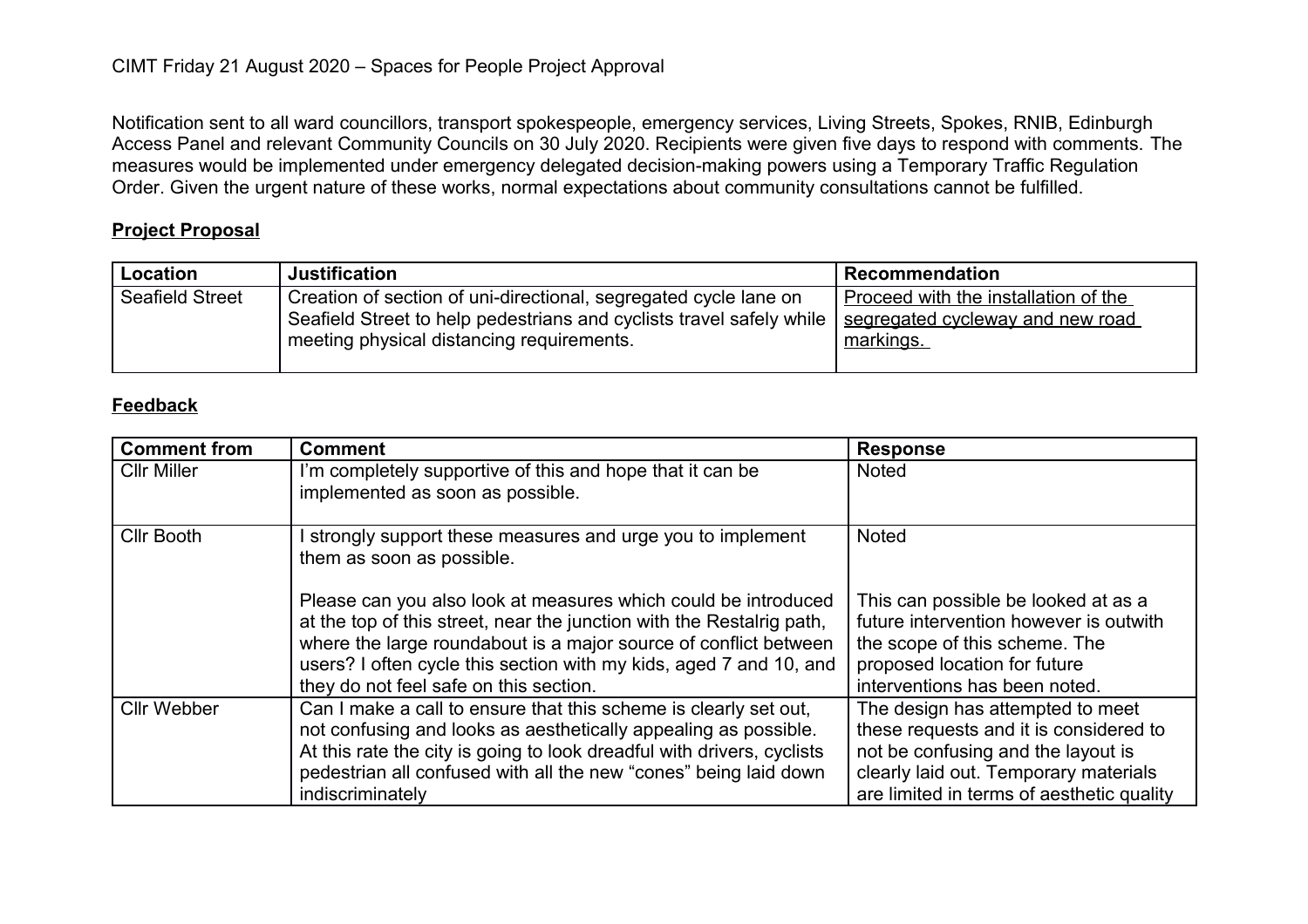|        |                                                                                                                                                                                                                                                                                                                                                                                                                                                                                                                                                                                                                         | but in terms of spacing and coverage of<br>segregation materials we have<br>attempted to make the intervention as<br>unobtrusive as possible whilst<br>maximising user safety. |
|--------|-------------------------------------------------------------------------------------------------------------------------------------------------------------------------------------------------------------------------------------------------------------------------------------------------------------------------------------------------------------------------------------------------------------------------------------------------------------------------------------------------------------------------------------------------------------------------------------------------------------------------|--------------------------------------------------------------------------------------------------------------------------------------------------------------------------------|
| Spokes | Spokes Porty welcomes this proposal for a 17m long, 2m wide<br>section of uni-directional segregated cycle lane on the west side<br>of Seafield Street. We also welcome the extension of double<br>yellow lines to prevent car parking.                                                                                                                                                                                                                                                                                                                                                                                 | Noted.                                                                                                                                                                         |
|        | The street is part of Quiet Route 10 from Portobello to Leith, and<br>also provides access to the off-road shared path route through to<br>Restalrig, Lochend, Leith Academy and Easter Road Stadium.<br>The off-road path is well used for leisure and commuting trips.<br>Seafield St can be difficult for cyclists, particularly those with<br>children, as they navigate past parked vehicles, avoid turning<br>buses, and avoid drivers exiting from the Arnold Clark entrance.<br>(According to Arnold Clark, many of these drivers are not using<br>Arnold Clark but are cutting through from other businesses). | Noted and agreed.                                                                                                                                                              |
|        | The ASL in Seafield Street is regularly blocked by parked cars.<br>This proposal will assist cyclists using the ASL in the drivers'<br>phase, as well as those heading north using the toucan crossing<br>on the west side.                                                                                                                                                                                                                                                                                                                                                                                             | Noted and agreed.                                                                                                                                                              |
|        | We'd be grateful if the Council would also consider three further<br>improvements:                                                                                                                                                                                                                                                                                                                                                                                                                                                                                                                                      |                                                                                                                                                                                |
|        | marking out the routes to/from the toucans in a clearer<br>way so that they are easier to understand for people not<br>familiar with the junction.                                                                                                                                                                                                                                                                                                                                                                                                                                                                      | We can include "shared use" roundels<br>to make it clear which part of the<br>footway cyclists are allowed to use.<br>This suggestion will be incorporated                     |
|        | extending the existing double yellow lines on the east side<br>of Seafield Street up through the bin area to prevent                                                                                                                                                                                                                                                                                                                                                                                                                                                                                                    |                                                                                                                                                                                |